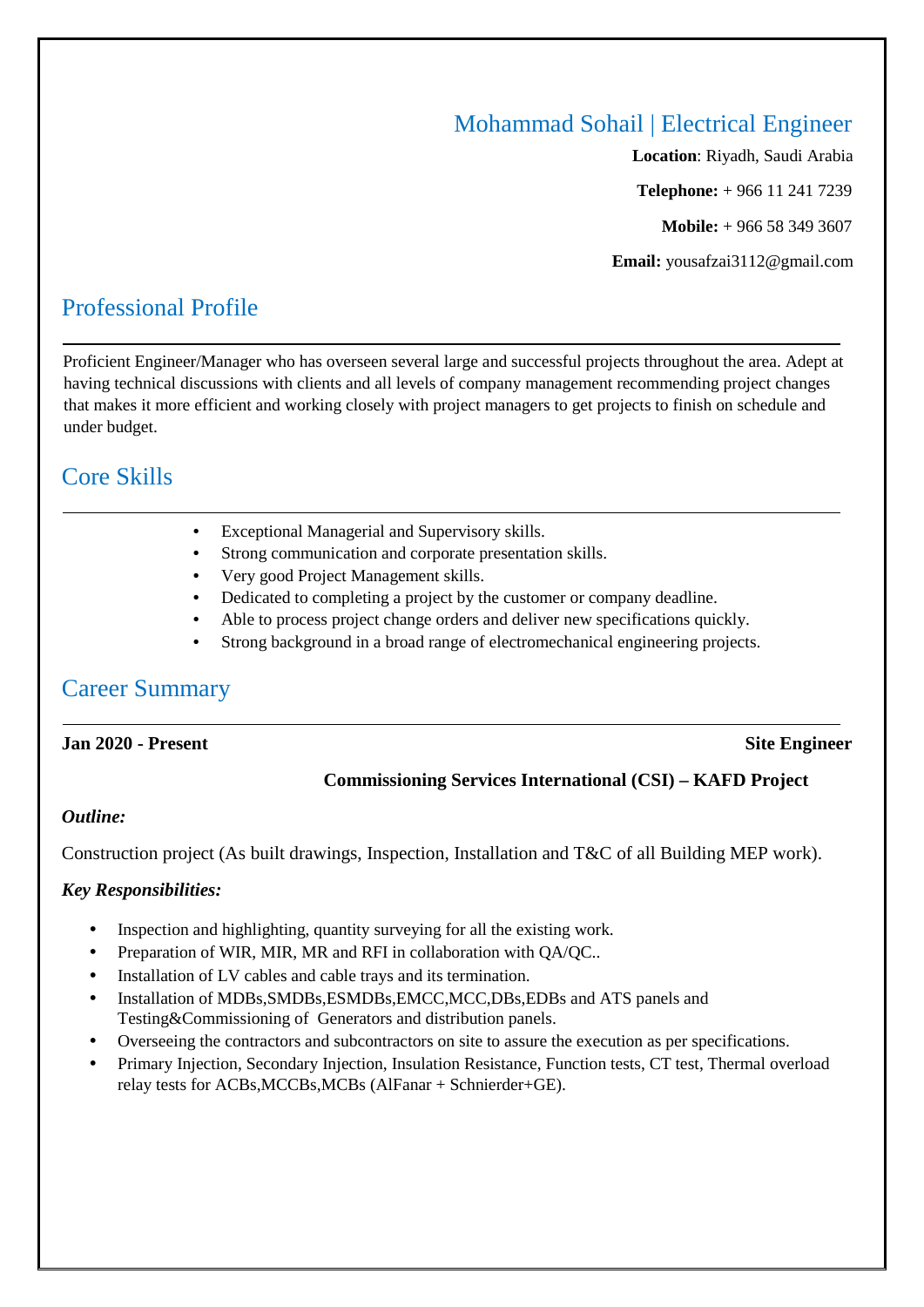### **October 2019 - Jan 2020** Project Manager

#### **A.B.Contracting – Saudi German Hospital Project**

#### *Outline:*

Lighting,Power and Low current Installation.

#### *Key Responsibilities:*

- Installation of the systems according to the design and modification of drawings if required.
- Installation of Public Address, CCTV, Power, Data, Lighting, Telephone, IP clock, Door Access control and Fire alarm systems.
- Training sessions for the technicians and meetings with the client.
- All the piping (EMT&PVC) works supervision.
- Handling the quotations and procurement.

### **October 2017–October 2019 Project Manager**

### **A.B.Contracting – Airbus Project**

#### *Outline:*

This is an innovative project for border security. Managing a team of 15 members, supporting the purchase of materials for installation, Responsible for testing of Upmast cabinets and documentation.

#### *Key Responsibilities:*

- Training and supervising the subordinates.
- Handling the procurement process from outside and local purchase.
- Execution of work according to the shop drawings.
- Making As- Built drawings in AutoCAD.
- Handling the delivery of Cabinets to the clients, snags clearance and other meetings
- ISO internal training.
- Safety assurance of the staff.
- Responsible for complete installation.

#### *Achievements:*

- Successfully tested, delivered and installed 65 Upmast cabinets to Airbus.
- Modified all the Upmast cabinets for fire fighting system.
- Installed FM-200 and DSPA aerosol generator fire fighting system within the cabinets.

#### **Nov 2014- October 2017 Electro Mechanical Engineer**

 **A.B.Contracting – NSR (SAR) Project**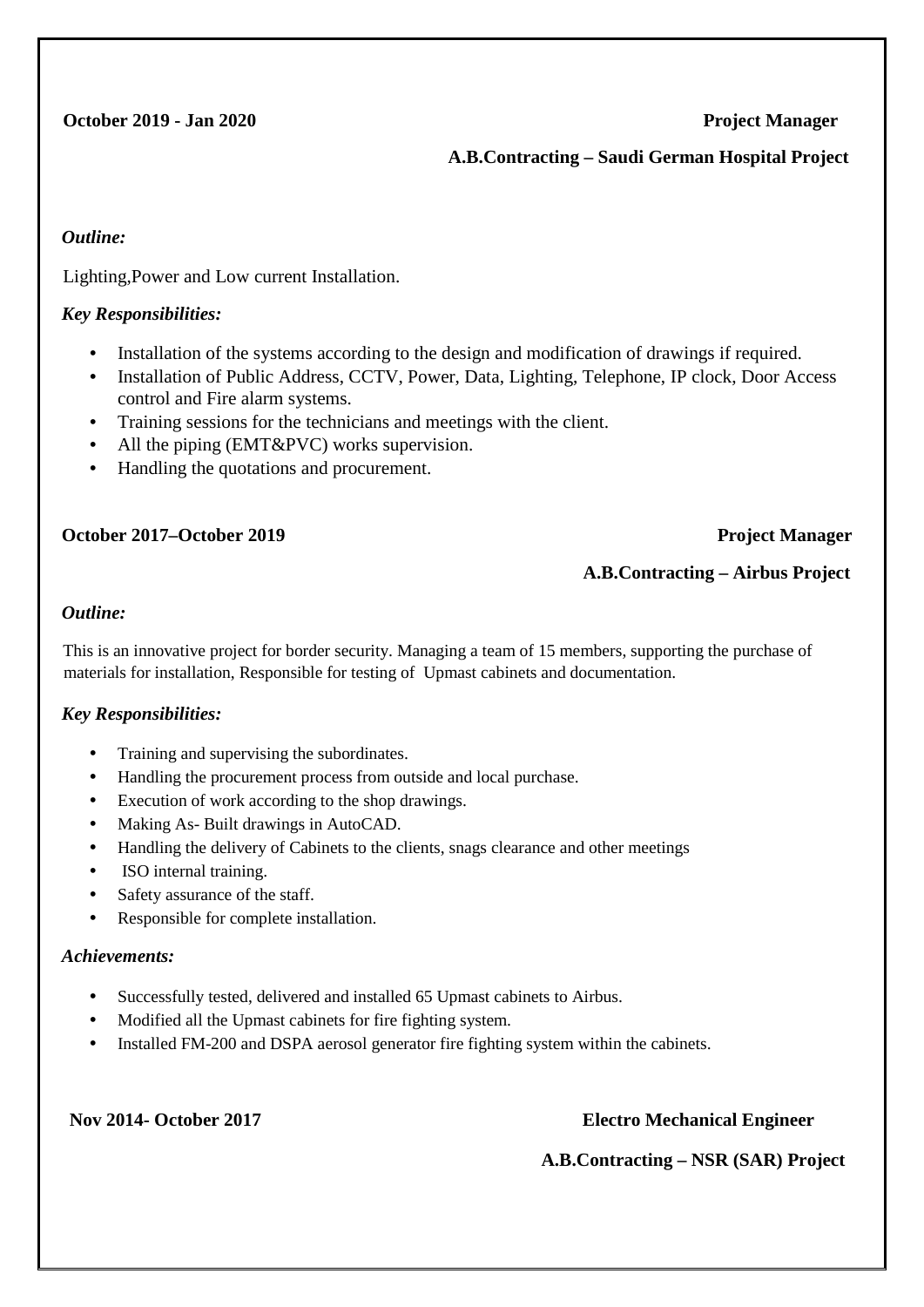### *Outline:*

Installation, T&C and Operation &Maintenance for Generators, UPS, Batteries and Rectifiers for Saudi Railways (NSR).

### *Key Responsibilities:*

- Installation of rectifier modules with batteries for ISC.
- Installation and termination of Generators, PS and Batteries for SAR.
- Preparation of quotations and BOOs.
- Supervising and carrying out all the T&C for generators, UPS, Air-conditioning units, solar system and rectifier & Batteries.
- Inspection of fire alarm and fire fighting installation for quality and according to drawings.
- Responsible for change in drawings and modifications.
- Taking care of the purchase.
- Meeting with clients.
- Troubleshooting and rectification of generators and UPS.

#### *Achievements:*

- Cleared all the pending invoices.
- Meetings with clients increased and developed friendly and easily accessible environment.
- Installation, T&C, handover and operation & maintenance of 200 generators and UPS systems done successfully.

#### **October 2013- October 2014 Trainee Engineer**

## **FECTO CEMENT LTD**

#### *Outline:*

Learning, getting training for Instrumentation, Industrial automation, maintenance, production and power plant.

#### *Key Responsibilities:*

- Carrying out routine scheduled maintenance work and responding to equipment faults.
- Fitting new parts and making sure equipment is working correctly.
- Carrying out quality inspections.
- Reading design specifications and technical drawings.
- Testing, maintaining and modifying existing systems.
- Making programs for the process through plc. Ladder.
- Handling of electrical load as per requirement.
- Testing of Motors, Fire Fighting, FM200.
- Checking the entire work as according to the approved drawings.
- Execution of other assigned works as instructed by the Project manager related to engineering and plant activities and to report him about the on-going plant activities.
- Use, request and maintain inventories of consumables, spares, chemicals and other related engineering materials required for the efficient execution and maintenance activities in assigned areas.